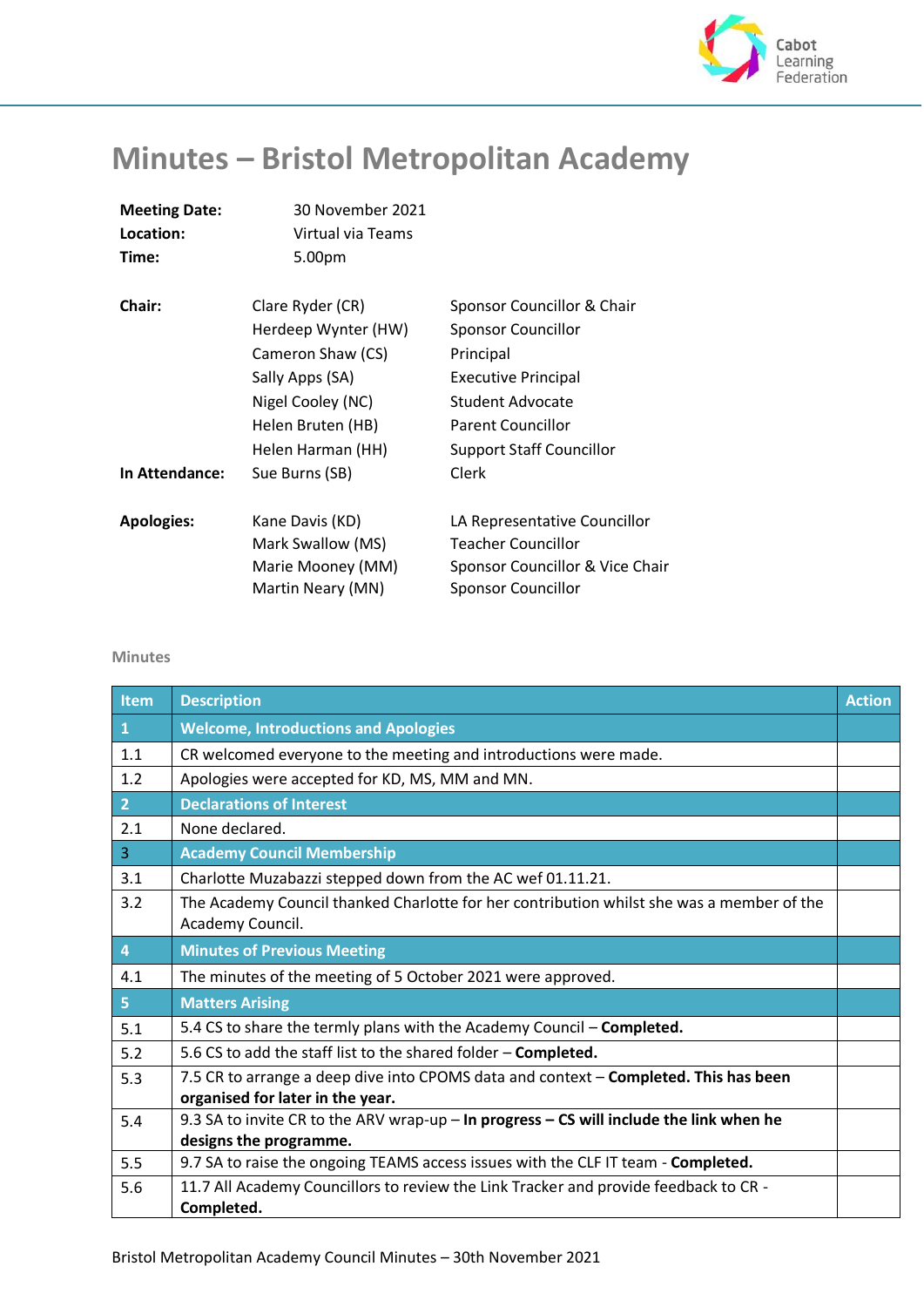

| 5.7  | 11.9 CS to circulate the latest BMA Risk Assessment - Completed.                                                                                                                                                                                                                                                                                                                       |  |
|------|----------------------------------------------------------------------------------------------------------------------------------------------------------------------------------------------------------------------------------------------------------------------------------------------------------------------------------------------------------------------------------------|--|
| 5.8  | The Black Box data has just been released and will be circulated with a summary report.                                                                                                                                                                                                                                                                                                |  |
| 6    | <b>Curriculum and Outcome Deep Dive - Natasha Williams</b>                                                                                                                                                                                                                                                                                                                             |  |
| 6.1  | Presentation shared via screen.                                                                                                                                                                                                                                                                                                                                                        |  |
| 6.2  | We own and personalise our curriculum, but it aligns to the CLF curriculum.                                                                                                                                                                                                                                                                                                            |  |
| 6.3  | The curriculum is the blueprint for what we teach and how it is sequenced. It is quality<br>assured to ensure curriculum compliance and is aligned across the year groups.                                                                                                                                                                                                             |  |
| 6.4  | The curriculum was established by consulting across the trust and was then further enhanced<br>and embedded locally.                                                                                                                                                                                                                                                                   |  |
| 6.5  | All the CLF schools use the same exam boards and the KS3 and KS4 curriculum coverage is<br>mapped out. The topic order, text and language used is determined by the curriculum<br>curators. BMA has a lot of subject specialist representation within the CLF.                                                                                                                         |  |
| 6.6  | There is a clear sequence of delivery and assessment points and we monitor the students'<br>ability to apply their knowledge.                                                                                                                                                                                                                                                          |  |
| 6.7  | We share best practice across the trust which helps to inform the schemes of learning and<br>the lesson plans which are developed locally.                                                                                                                                                                                                                                             |  |
| 6.8  | Curriculum intent statements describe how we are meeting the needs of the students and<br>that we have high expectations and aspirational targets for students.                                                                                                                                                                                                                        |  |
| 6.9  | Our curriculum is broad, balanced, ambitious and relevent and is always evolving to ensure<br>that our students can be successful when they leave us.                                                                                                                                                                                                                                  |  |
| 6.10 | All KS3 and KS4 students have 30 lessons a week which build on prior knowledge.                                                                                                                                                                                                                                                                                                        |  |
| 6.11 | All the curriculum department plans are stored centrally for ease of access. These are<br>working documents that are updated regularly.                                                                                                                                                                                                                                                |  |
| 6.12 | We are making every effort to develop EDI at BMA by weaving it into every area of the<br>curriculum so that it is meaningful and enhances the curriculum.                                                                                                                                                                                                                              |  |
| 6.13 | We audited all the departments across the school to determine where we were already<br>offering EDI aspects in the curriculum and then examined what other departments were<br>doing. Departments then made EDI pledges to develop aspects of EDI within their curriculum.                                                                                                             |  |
| 6.14 | We have a suite of enrichment activities on offer and students can study a specific area every<br>two terms e.g. Film Media, Philosophy, Eco Warriors, etc.                                                                                                                                                                                                                            |  |
| 6.15 | We are in our third year of Reading Ready; students read three times a week with their tutor<br>based on selected texts.                                                                                                                                                                                                                                                               |  |
| 6.16 | We have a theme for each year group for Careers, most of the delivery comes from PSHE, but<br>in KS4 there are additional opportunities.                                                                                                                                                                                                                                               |  |
| 6.17 | My next steps are to empower subject leaders to enhance, develop and deliver their areas<br>and to talk about them confidently. Each department will develop their own curriculum<br>intent statement.                                                                                                                                                                                 |  |
| 6.18 | Should there be consistency across year groups for English and Maths curriculum delivery?<br>Yes, there will be key learning objectives that need to be delivered per topic, with<br>assessment points. Joint planning regularly takes place, but teachers may personalise the<br>delivery to meet the needs of the students, e.g. repeating key learning to ensure that it<br>embeds. |  |
| 6.19 | Are all the Middle Leaders confident in talking about the curriculum?<br>Programme leaders have varying levels of confidence due to their differing levels of<br>experience and the disruption that we have had as a profession due to the pandemic. There<br>is a sense of urgency to re-engage with the curriculum and deliver it well. We are building in                           |  |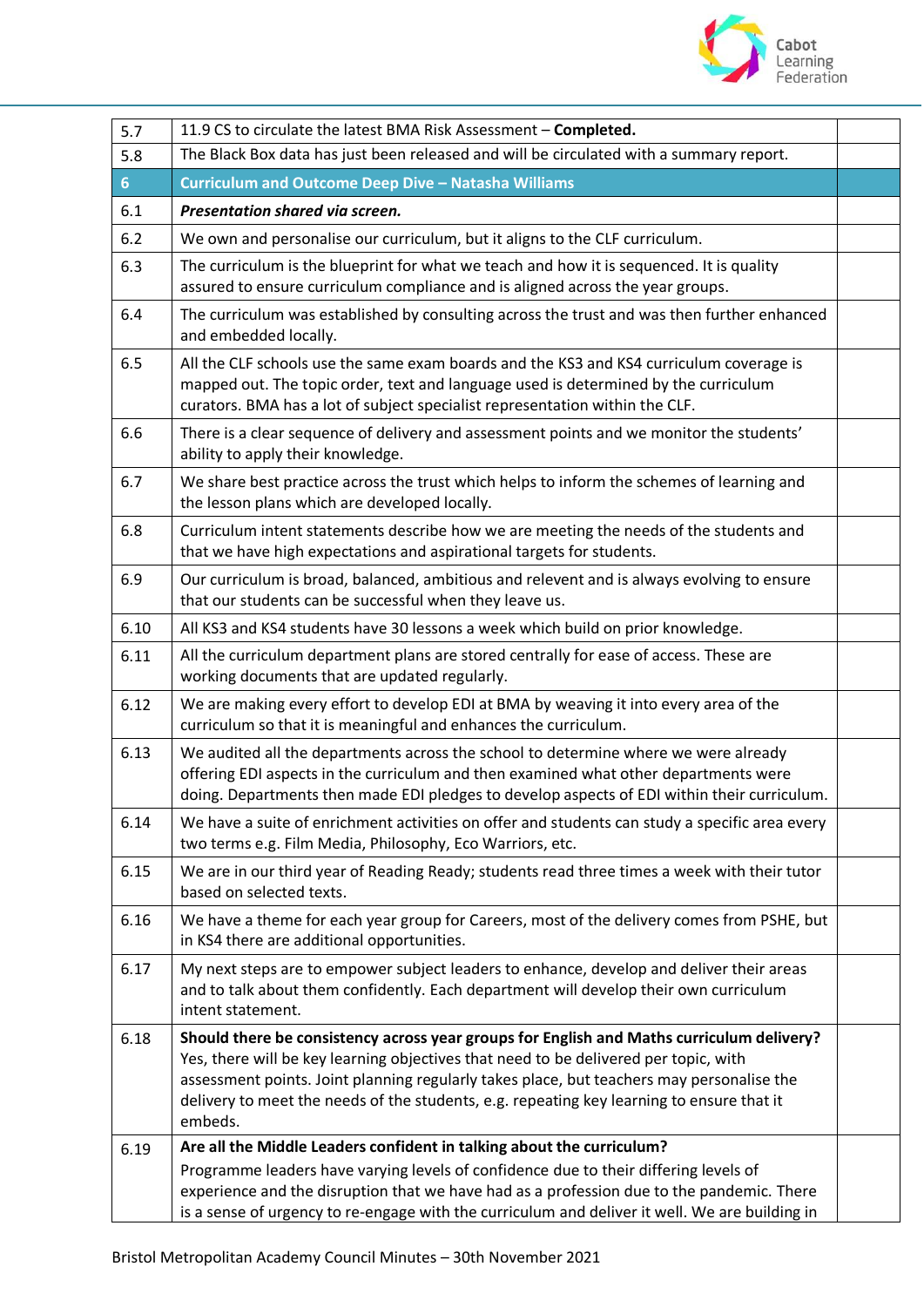

|                | opportunities to develop our Middle Leaders so that they can talk about the curriculum with<br>confidence. Department CPD has been pencilled-in for the academic year. If Department<br>Leads can talk about the curriculum enthusiastically then it will enthuse the teachers.                                                                                                                                                                                                                                                                                                                          |  |
|----------------|----------------------------------------------------------------------------------------------------------------------------------------------------------------------------------------------------------------------------------------------------------------------------------------------------------------------------------------------------------------------------------------------------------------------------------------------------------------------------------------------------------------------------------------------------------------------------------------------------------|--|
| 6.20           | The Academy Council thanked Natasha Williams for a very informative presentation.                                                                                                                                                                                                                                                                                                                                                                                                                                                                                                                        |  |
| $\overline{7}$ | <b>Academy Council Report</b>                                                                                                                                                                                                                                                                                                                                                                                                                                                                                                                                                                            |  |
| 7.1            | The AIP updates have been shared via the folder and the last ARV positives and development<br>priorities.                                                                                                                                                                                                                                                                                                                                                                                                                                                                                                |  |
| 7.2            | SA: Scrutiny took place recently and the areas that were reviewed were attendance,<br>performance in Maths, and the link between the Boolean Maths Hub and BMA which is the<br>lead school. Questions were also directed at CR to determine how informed the Academy<br>Council are about the development and delivery of the curriculum. We reflected on<br>behaviour and what would be required for it to be outstanding as outlined in the new Ofsted<br>Inspection Framework. MFL remains an area of development, and the increasing number of<br>SEND students, particularly those with SEMH needs. |  |
| 7.3            | How confident do you feel about delivering the four key areas of the AIP, which ones are<br>the biggest challenge?<br>The slowest moving one is the belonging strategy because during T1 we needed to recover<br>attendance and embed school routines. The other areas are all moving forward, we are<br>upskilling the staff with CPD, but they now need time to review, reflect and modify.                                                                                                                                                                                                            |  |
| 8              | <b>Attendance</b>                                                                                                                                                                                                                                                                                                                                                                                                                                                                                                                                                                                        |  |
| 8.1            | Attendance remains complicated because it is still being influenced by the pandemic and<br>now close contacts to the Omicron variant will have to self-isolate for 10 days.                                                                                                                                                                                                                                                                                                                                                                                                                              |  |
| 8.2            | T2 attendance started strong and attendance is approximately 93.5% which is higher than<br>the national average.                                                                                                                                                                                                                                                                                                                                                                                                                                                                                         |  |
| 8.3            | Nationally there has been a reduction in testing because students who are asymptomatic and<br>otherwise healthy have to self-isolate for 10 days if they test positive.                                                                                                                                                                                                                                                                                                                                                                                                                                  |  |
| 8.4            |                                                                                                                                                                                                                                                                                                                                                                                                                                                                                                                                                                                                          |  |
| $\overline{9}$ | <b>Outcomes</b>                                                                                                                                                                                                                                                                                                                                                                                                                                                                                                                                                                                          |  |
| 9.1            | The Black Box data has just been released. The Y11 cohort is a strong cohort and we are<br>therefore confident about their predicted outcomes, despite the disruption from the<br>pandemic.                                                                                                                                                                                                                                                                                                                                                                                                              |  |
| 9.2            | Attendance during the mock exams was excellent, with only one orr two students not being<br>able to sit their mock exams.                                                                                                                                                                                                                                                                                                                                                                                                                                                                                |  |
| 9.3            | KS3 have completed their first assessment point for English, Maths and Science, the data<br>indicates that we are the strongest in the Trust currently and we will use the data to inform<br>next steps.                                                                                                                                                                                                                                                                                                                                                                                                 |  |
| 9.4            | The Y7 PP attainment gap for English, Maths and Science compares favourably to the other<br>schools in the trust, but do this cohort have some literacy challenges?<br>There are gaps in the data due to no statutory testing in KS2 during the pandemic and there<br>has been some non-engagement from some of our feeder primary schools. However,<br>baseline assessments were made on entry and reading and literacy interventions are<br>arranged where required.                                                                                                                                   |  |
| 10             | <b>Safeguarding</b>                                                                                                                                                                                                                                                                                                                                                                                                                                                                                                                                                                                      |  |
| 10.1           | September has been busy, but this is normal. An LGBGT group is running each week which<br>has been positively received by the students.                                                                                                                                                                                                                                                                                                                                                                                                                                                                  |  |
| 10.2           | Mental health provision is under review, we've been able to add additional capacity to our<br>school Councillor which is good.                                                                                                                                                                                                                                                                                                                                                                                                                                                                           |  |